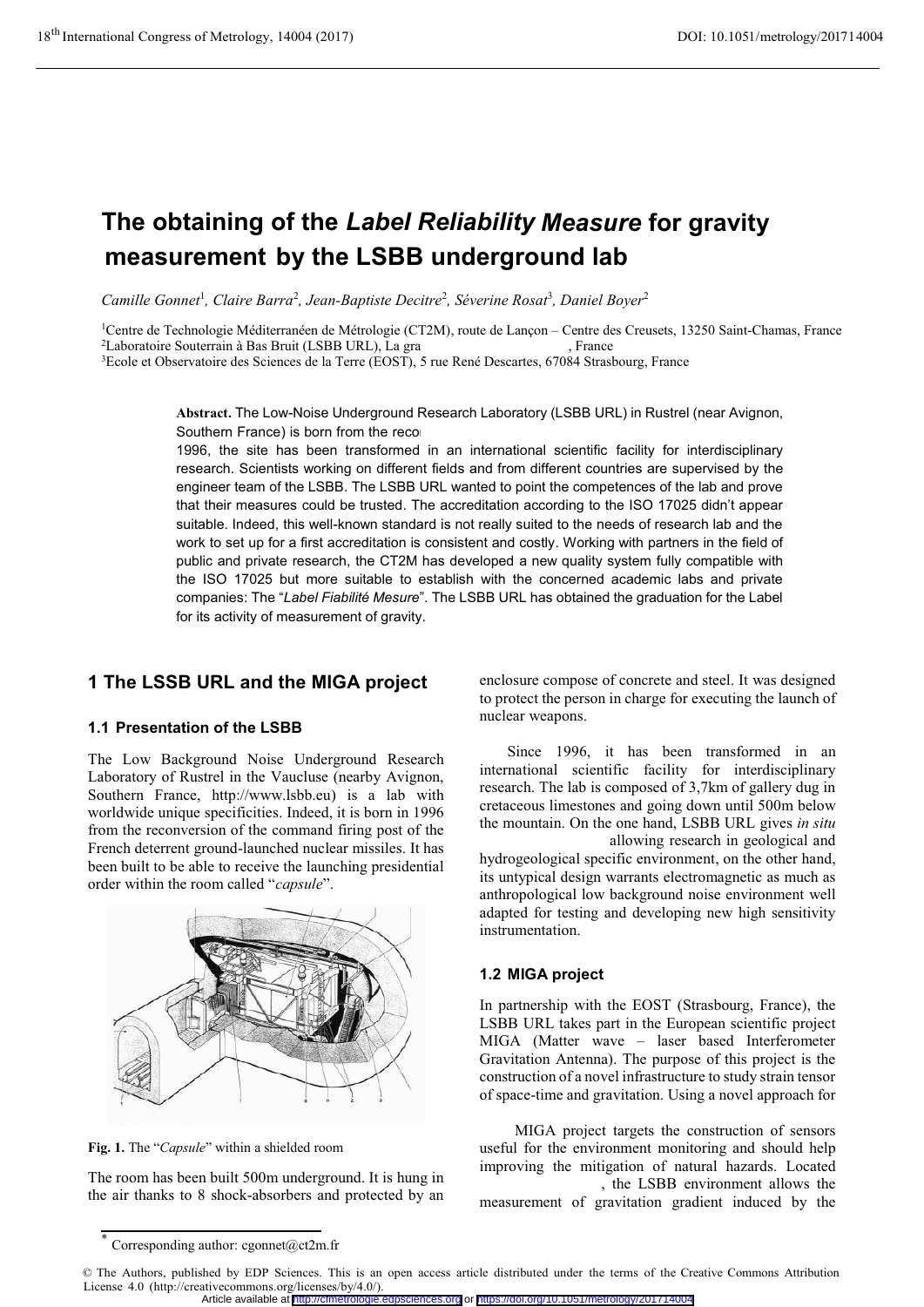**Newtonian noise. Therefore, it has been decided to install a high sensitivity cryogenic gravimeter there.**

# **2 The measurement of gravity**

## **2.1 Gravimetry**

**The superconducting gravimeter installed in the deeper LSBB vault allows continuous recording of the gravity. Gravity is affected by several factors. It depends on its location because of the multi-scale inhomogeneity of the Earth and of the atmosphere. It is also affected by dynamic and transitory phenomena like tides, seismic activities and human activity which produce local gravity variations.**

**Setting a relative gravimeter in the LSBB allows to record the variation of gravity due to natural dynamic phenomena since the gravimeter is protected from any other human perturbation. The measurement of "g" contribute to study the earth structure and geological processes.** 

## **2.2 Relative gravimeter**

**The gravimeter setting in LSBB URL is a relative superconducting gravimeter made up with a sphere of Niobium of 28g held in a magnetic levitation thanks to a permanent current running in two coils. This magnetic force balances the weight of the sphere and allows it to levitate. That is realized at low temperature around 4K to make it very stable. The variation of the position of the sphere enables the measurement of "g" with an accuracy closed to the 0.1nm/s2 .**



**Fig. 2.** Scheme of a relative superconducting gravimeter

**The LSBB is responsible of the management of the superconducting gravimeter and the recording of the data. The LSBB controls the access to the room to reduce human impact on the measures. The data are then published on a public website.**

#### **2.3 Absolute gravimeter**

**To ensure metrological traceability, the relative gravimeter is calibrated by comparison with an absolute gravimeter. EOST realizes the calibration once a year and follows the drift of the equipment.**

**Absolute gravimeter measures the gravity from the free fall of a cube in vacuum. It is accomplished thanks to a Michelson interferometer. The first mirror is a face of a cube in free fall, the second is fixed and represents the reference. When the cube falls the optical path (x) reduces with time (t) measured with an atomic clock. Thus, solving the equation of movement (Eq. 1), "g" can be** determined with an uncertainty associated to  $x_0$  and  $v_0$ .



**Fig. 3.** Schematic drawing of an absolute gravimeter

**Deviation of the superconducting gravimeter in Rustrel appeared to be very stable because of its specific location. The lab may be able to increase the calibration periodicity quickly.**

# **3 Setting of a quality system to showcase skills of the lab**

## **3.1 The "***Label Fiabilité Mesure***", an alternative to the ISO 17025 for research labs**

**The LSBB wanted to improve its quality level of measurements and get its technical skills recognized. First, accreditation according to ISO 17025 by the COFRAC was considered. But quickly it has appeared that the gap between the quality level of the LSBB and the quality level required by ISO 17025 was consistent.** 

**Therefore, the lab has decided to go for another standard: the "Label Fiabilité Mesure" (Measurement Reliability Label). This alternative, proposed by the CT2M since 2011 (http://ct2m.fr), has been developed after discussions with partners in the field of public and private research (eg. INRA, CIRAD, CEA, CNRS, INRETS, STMicroelectronics, CEMAGREF, …). It started from the fact that some requirements of ISO 17025 were not adapted for research laboratories and that the cost of accreditation was important.**